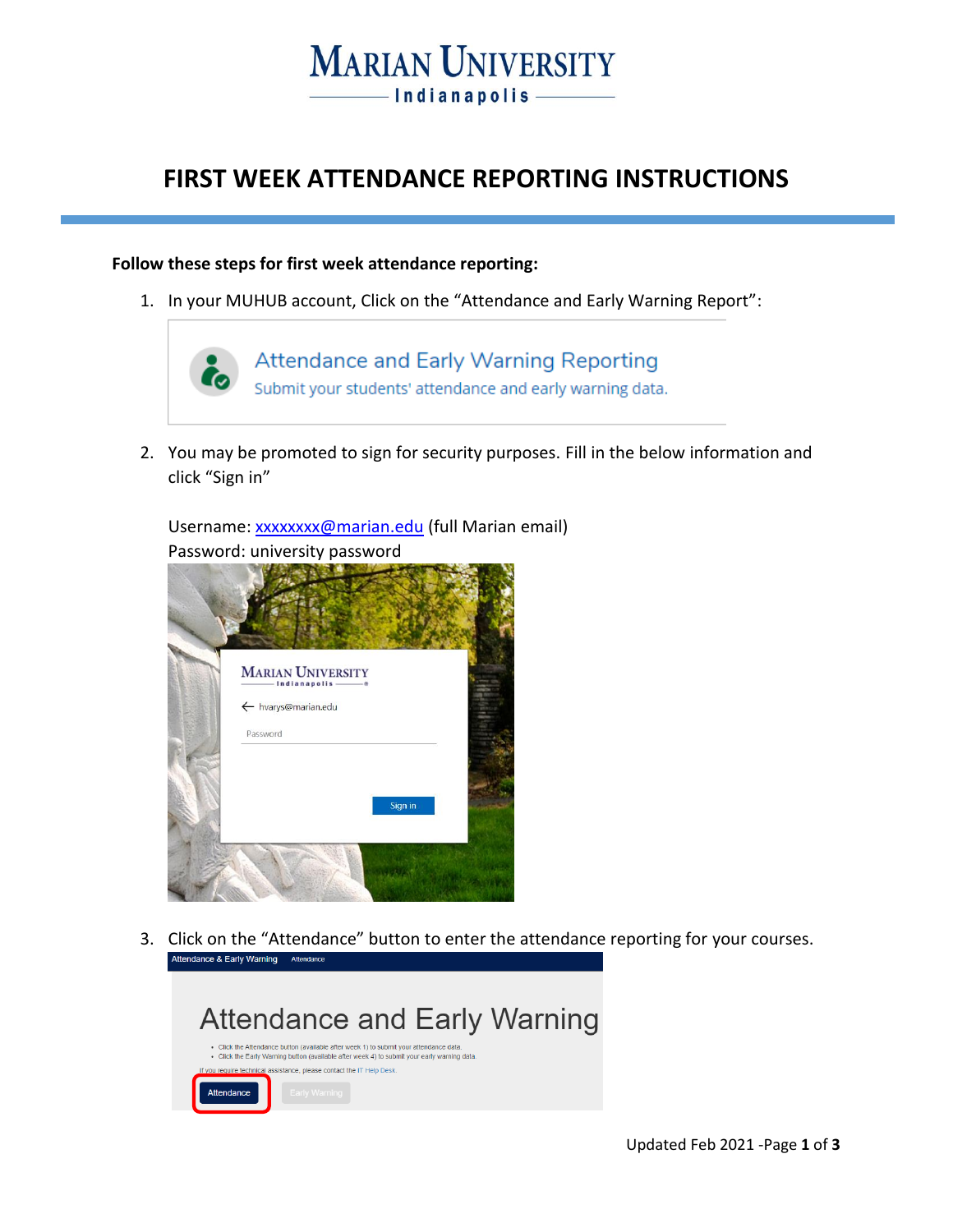# **MARIAN UNIVERSITY** -Indianapolis

4. All courses in the term you are listed as an instructor will appear. Click the attendance link to submit attendance data for the students enrolled:

| <b>Attendance &amp; Early Warning</b><br>Attendance |            |                |                            |                 |  |
|-----------------------------------------------------|------------|----------------|----------------------------|-----------------|--|
| My Courses - 2021SP                                 |            |                |                            |                 |  |
|                                                     | Edit       | <b>Section</b> | <b>Title</b>               | <b>Enrolled</b> |  |
|                                                     | Attendance | ACC-210-SJC02  | Principles of Accounting I | 12              |  |
|                                                     | Attendance | ACC-250-MM01   | Intro to Fin & Man Accting | 12              |  |
|                                                     | Attendance | ACC-250-MM02   | Intro to Fin & Man Accting | 24              |  |

5. Students listed alphabetically by last name. You will an select attendance option for each student. **For large courses**, you can elect to click the "Mark all as attending" and then individually adjust the attendance option for anyone that needs changed:

I Mark all as attending I

**Note, the attendance lists may not match your course roster in MUHUB at the time you submit attendance information. The data within the attendance and early warning reporting tile is a "snap shot" of the roster data from after the add/drop period and will not reflect "real-time" that might still be taking place.**

- 6. You will have five options to select from for each student. It is important that you select the option that best describes the attendance pattern for that student from the first week of classes. If further information is needed, please provide comments.
	- 1) Student is currently attending
	- 2) Student has never attended **and** has not contacted me
	- 3) Student has communicated intent to drop this course
	- 4) Student has communicated intent to stay enrolled in the course
	- 5) Student is not currently listed on my MUHUB roster

| Student | Attendance<br>1 Mark all as attending 1                         | Comments |
|---------|-----------------------------------------------------------------|----------|
|         | Student is currently attending<br>$\overline{\phantom{a}}$      |          |
|         | --- Select a status ---                                         |          |
|         | Student is currently attending                                  |          |
|         | Student has never attended and has not contacted me             |          |
|         | Student has communicated intent to drop this course             |          |
|         | Student has communicated intent to stay enrolled in this course |          |
|         | Student is not currently listed on my MUHUB roster              |          |
|         | Student is currently attending<br>$\overline{\phantom{a}}$      |          |
|         |                                                                 |          |